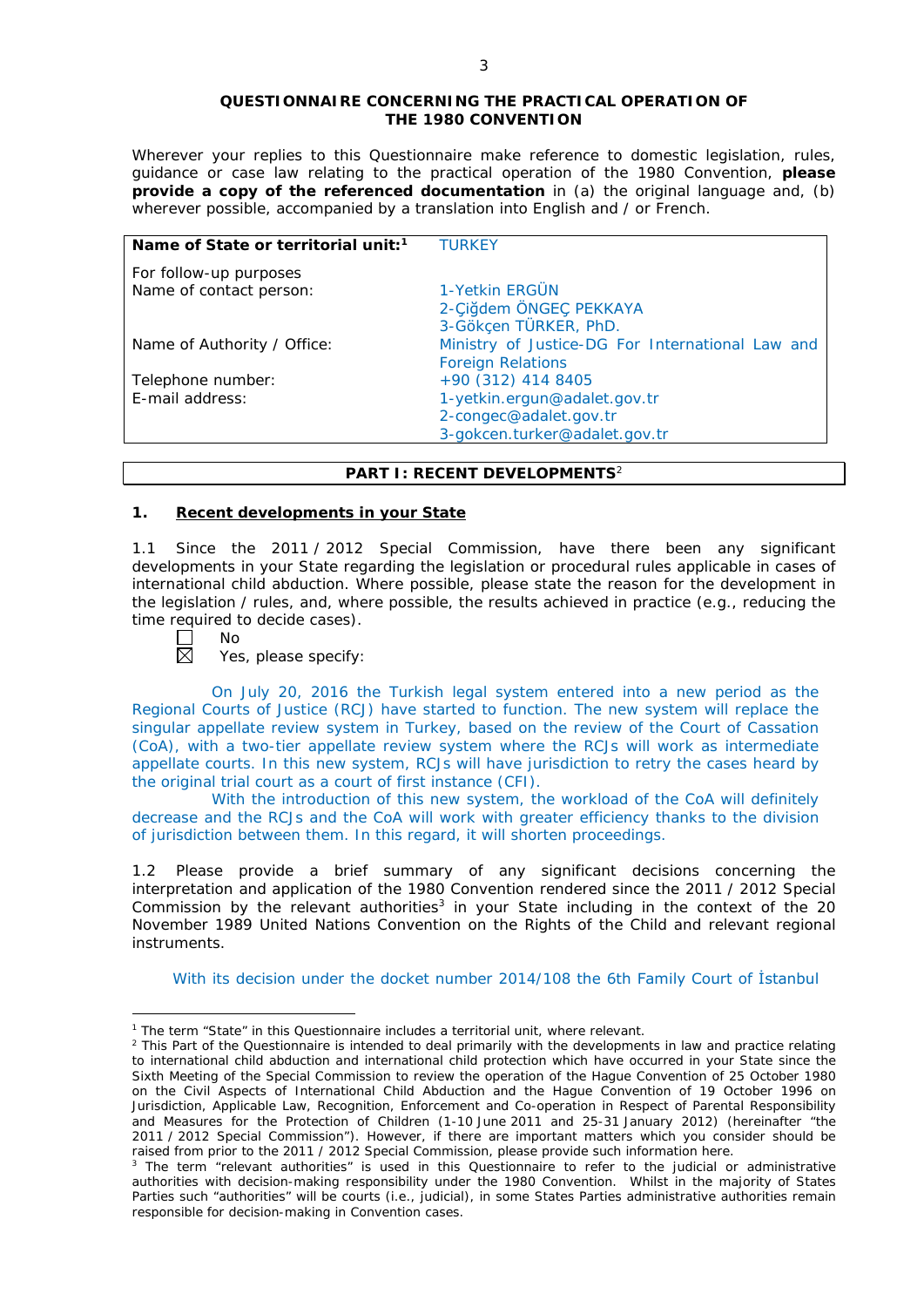rejected the application for return of the child to the UK referring to the article 12 of the 1989 United Nation Convention on the Rights of the Child.At the hearing dated June 10th, 2014 ten years old child stated that her mother and her step-father mistreated her and she was beaten by them.She also implied that she didn't want to return to London

Once again with its decison dated September 19th, 2013, the 2th Family Court of Eskişehir under the docket number 2013/435 declined the return of the children.On that mentioned decison the court also refer to article 12 of the 1989 United Nation Convention on the Rights of the Child.

1.3 Please provide a brief summary of any other significant developments in your State since the 2011 / 2012 Special Commission relating to international child abduction.

Turkey became party to the CONVENTION ON JURISDICTION, APPLICABLE LAW, RECOGNITION, ENFORCEMENT AND CO-OPERATION IN RESPECT OF PARENTAL RESPONSIBILITY AND MEASURES FOR THE PROTECTION OF CHILDREN(1996 Hague Convention) which came into force on February 1st, 2017.

### **2. Issues of compliance**

2.1 Are there any States Parties to the 1980 Convention with whom you are having particular challenges in achieving successful co-operation? Please specify the challenges you have encountered and, in particular, whether the problems appear to be systemic.

- $\Box$ No
- 岗 Yes, please specify: Please insert text here

Although the central authorities shall use the most expeditious procedures available in the implementation of the 1980 Convention, we face difficulties in communication with Moldavian Central Authority. In some cases, we have not received any reply to our letters for a long time. Therefore, we have had to use diplomatic channels in order to get information about the outcome of our requests. In general we are not able receive replies from the Moldavian Central Authority to our e-mails. Therefore, we assume that the mentioned Central Authority prefer to use regular mail instead of e-mail or fax in communication. We also have challenges in cooperation with the mentioned Authority. We have experienced that Moldavia has not aligned its legislation with the 1980 Convention.

We also face communication difficulties with Belarus Central Authority in particular in the case which we are acting as the Requesting State. In one case, we have not received any reply to our letters for a long time although we have reminded them repeatedly to the Belarus Central Authority. As we have not received any response to our letters for a long time, we have had to use diplomatic channels in order to get information about the outcome of our requests. However, on another case which the Belarus Central Authority was the Requesting and Turkey was the Requested State, we experienced that Belarus Central Authority succesfully and promptly communicated with our Central Authority.

Another challenge with Belarus Central Authority regarding achieving successful co-operation is related with the implementation of the Convention. This challenge was arisen at the same case which we acted as the Requesting State. In this case which the left behind parent requested for the return of the child to Turkey, the Belarus Central Authority has informed our Central Authority that the application had been evaluated by a Belarus Court.Then, we received a document enclosed a letter of Belarus Central Authority in Russian (or Belarus) language with the application documents. And the Central Authority informed us at the same letter that "proceeding for protection of the return of the children is out of the competence of Belarus Ministry of Justice" and "according to the legislation of Republic of Belarus, the questions of residence of the children are decided only by court in action proceedings".

With regard to the above mentioned letter of Belarus Central Authority, we ask to provide us brief information about the document written in Russian but we could not get any response to our this request. We also reminded the resposibilities of the Central Authorities regulated under article 7 of the 1980 Hague Convention and ask for the cooperation again for taking necessary steps as soon as possible about the return application.

Then the left behind parent sent return applications two times more via our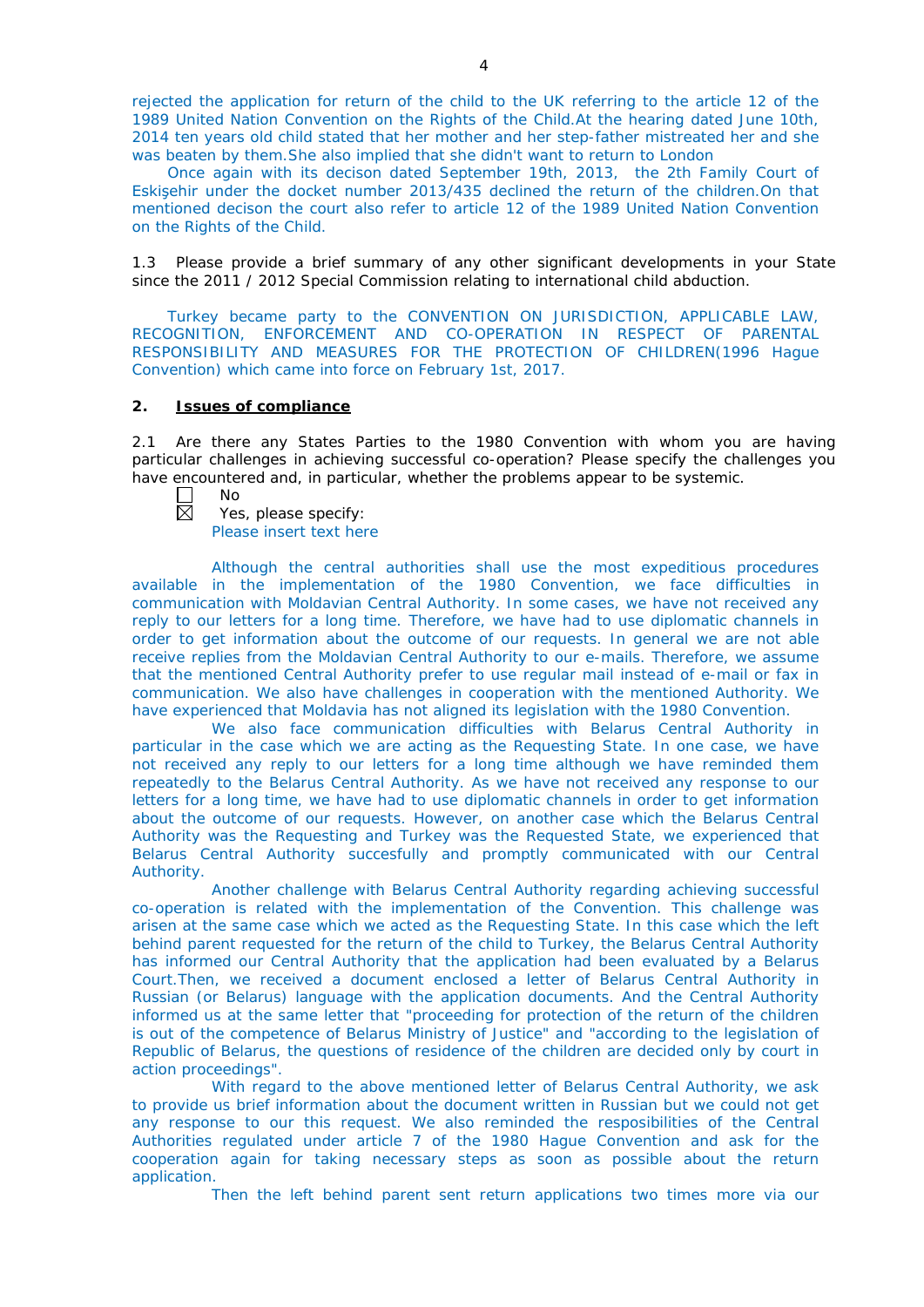Central Authority. But, the Belarus Central Authority sent back the application documents with the same reason: "The application had been evaluated by Court of Borikovskiy District of Minskiy Region. In order to evaluate the situation about the settlement of the child, an independent law suit should be filed in Belarus Courts."

At last, we learned from the left behind parent that the taking parent filed a law suit in Belarus for determining the residence of the child. In this context, we asked for the subject and outcomes of the case. It was understood from the response of the Belarus Central Authority that although the mentioned case was not filed by the taking parent under 1980 Hague Convenion, the Belarus Court considered some of the articles of the 1980 Hague Convention. We asked for the clarification on this matter and also some points which we consider that Belarus Court wrongfully interpreted. However, we also have not received any response on this matter.

Lastly after the return decision of the Turkish Court, the mother complied with the decision and handed over the child to the father in the US. During return proceedings our Central Authority worked in cooperation with the US Central Authority and the Turkish judicial authorities acted promptly in accordance with the Hague Convention. However since the arrival of the child to the US, the mother could not be able to see her child again.

Therefore the mother applied for exercise of rights of access to the minor, we submitted an application to the Central Authority of US on February 2012. After ten months passed a pro-bono lawyer agreed to take the applicant mother's Hague Convention access case and the first hearing of the case was held on December 14th, 2013. So, it took 1,5 year from the application date to the first hearing date.

During this process,by our letter dated September 6th, 2013, we referred to article 11/2 of the Hague Convention, and requested from US Central Authority to contact with the Court and asked them whether they can set an earlier hearing date for this case because of the expeditious character of these proceedings.

However, the mother couldn't exercise her access rights due to lengthy of legal proceedings, which have already taken more than 5 years and have not been completed yet by the US Courts. Undoubtedly, this situation gives irrevocable harms against the best interests of the child as he could not contact with his mother.

2.2 Are you aware of situations / circumstances in which there has been avoidance / evasion of the 1980 Convention?

 $\boxtimes$ No  $\Box$ 

Yes, please specify: Please insert text here

# **PART II: THE PRACTICAL OPERATION OF THE 1980 CONVENTION**

# **3. The role and functions of Central Authorities designated under the 1980 Convention**<sup>4</sup>

#### *In general*

-

3.1 Have any challenges arisen in practice in achieving effective communication or cooperation with other Central Authorities?<br>  $\Box$  No<br>
Yes, please specify:

- No
- Yes, please specify:

We face difficulties in communication with Moldavian Central Authority. In some cases, we have not received any reply to our letters for a long time. Therefore, we have had to use diplomatic channels in order to get information about the outcome of our requests. In general we are not able receive replies from the Moldavian Central Authority to our e-mails. Therefore, we assume that the mentioned Central Authority prefer to use regular mail instead of e-mail or fax in communication.

We also face communication difficulties with Belarus Central Authority in

<sup>4</sup> See also Section 5 below on "Ensuring the safe return of children" which involves the role and functions of Central Authorities.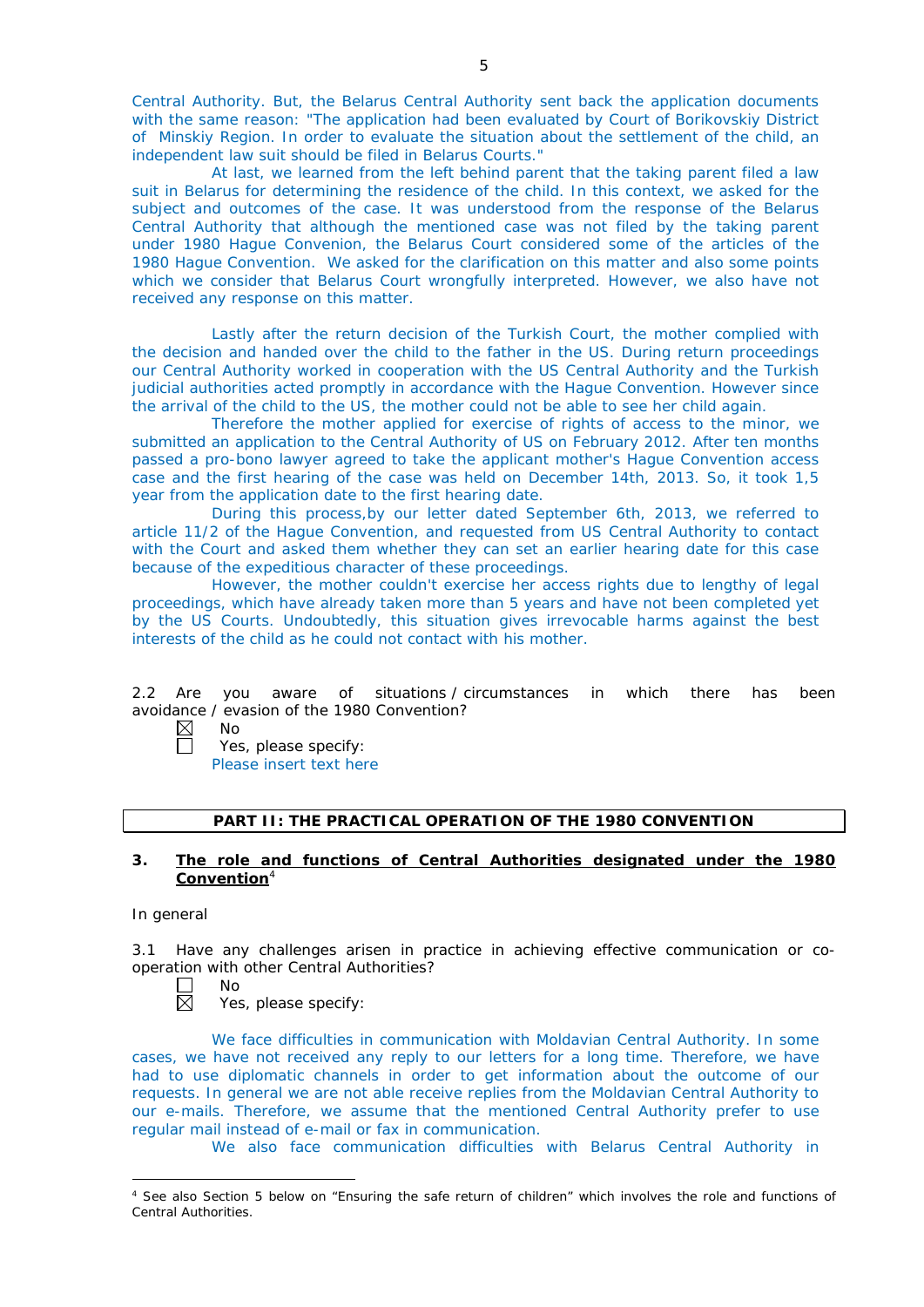particular in the case which we are acting as the Requesting State. We have stated these communication challenges under the question 2.1

3.2 Have any of the duties of Central Authorities, as set out in **Article 7** of the 1980 Convention, raised any particular problems in practice either in your State, or in States Parties with whom you have co-operated?

No Yes, please specify: Please insert text here

3.3 Has your Central Authority encountered any challenges with the application of any of the 1980 Convention provisions? If so, please specify.

| ۹Ì<br>റ |
|---------|
|         |

Yes, please specify: Please insert text here

*Legal aid and representation*

3.4 Do the measures your Central Authority takes to provide or facilitate the provision of legal aid, legal advice and representation in return proceedings under the 1980 Convention (**Art. 7(2)-(g)**) result in delays in proceedings either in your own State, or, where cases originate in your State, in any of the requested States you have dealt with?<br>  $\boxtimes$  No<br>
Yes, please specify:

No

Yes, please specify: Please insert text here

3.5 Are you aware of any other challenges in your State, or, where cases originate in your State, in any of the requested States you have dealt with, regarding the obtaining of legal aid, advice and  $\overline{\prime}$  or representation for either left-behind parents or taking parents?<sup>5</sup>

 $\Box$ 岗

No

Yes, please specify:

The obtaining of legal aid, advice and representation for left-behind parents from the US, the Netherlands and Germany is very challenging due to their complicated and long proceedings.Therefore in many cases the process of obtaining legal aid, advice and representation are not finalized.

# *Locating the child*

3.6 Has your Central Authority encountered any challenges with locating children in cases involving the 1980 Convention, either as a requesting or requested State?

П No  $\boxtimes$ 

<u>.</u>

Yes, please specify the challenges encountered and what steps were taken or are considered to be taken to overcome these challenges:

According to the article 7 (a) of the Convention Central Authorities are obliged to take appropriate steps to help locate the child. On the other hand, the requesting central authority has an obligation to provide all relevant information concerning the child. The requesting central authority is reliant on the applicant to provide the information.

ID or passport numbers of the abductor parent and the child are vital important in order to check the border records to find out whether the child has entered the country.

<sup>&</sup>lt;sup>5</sup> See paras 1.1.4 to 1.1.6 of the "Conclusions and Recommendations of the Fifth Meeting of the Special Commission to review the operation of the *Hague Convention of 25 October 1980 on the Civil Aspects of International Child Abduction* and the practical implementation of the *Hague Convention of 19 October 1996 on Jurisdiction, Applicable Law, Recognition, Enforcement and Co-operation in Respect of Parental Responsibility and Measures for the Protection of Children* (30 October – 9 November 2006) (hereinafter referred to as the ["Conclusions and Recommendations of the 2006 Special Commission"](https://assets.hcch.net/upload/concl28sc5_e.pdf)) and paragraphs 32 to 34 of the [Conclusions and Recommendations of the Special Commission](https://assets.hcch.net/upload/wop/concl28sc6_e.pdf) to review the operation of the Hague Convention of *[19 October 1980 on Jurisdiction, Applicable law, Recognition, Enforcement and Co-operation in Respect of](https://assets.hcch.net/upload/wop/concl28sc6_e.pdf)  [Parental Responsibility and Measures for the Protection of Children](https://assets.hcch.net/upload/wop/concl28sc6_e.pdf)* (1-10 June 2011 and 25-31 January 2012) (hereinafter the "C&R of the 2011/2012 Special Commission") (available on the Hague Conference website at < www.hcch.net > under "Child Abduction Section" then "Special Commission meetings").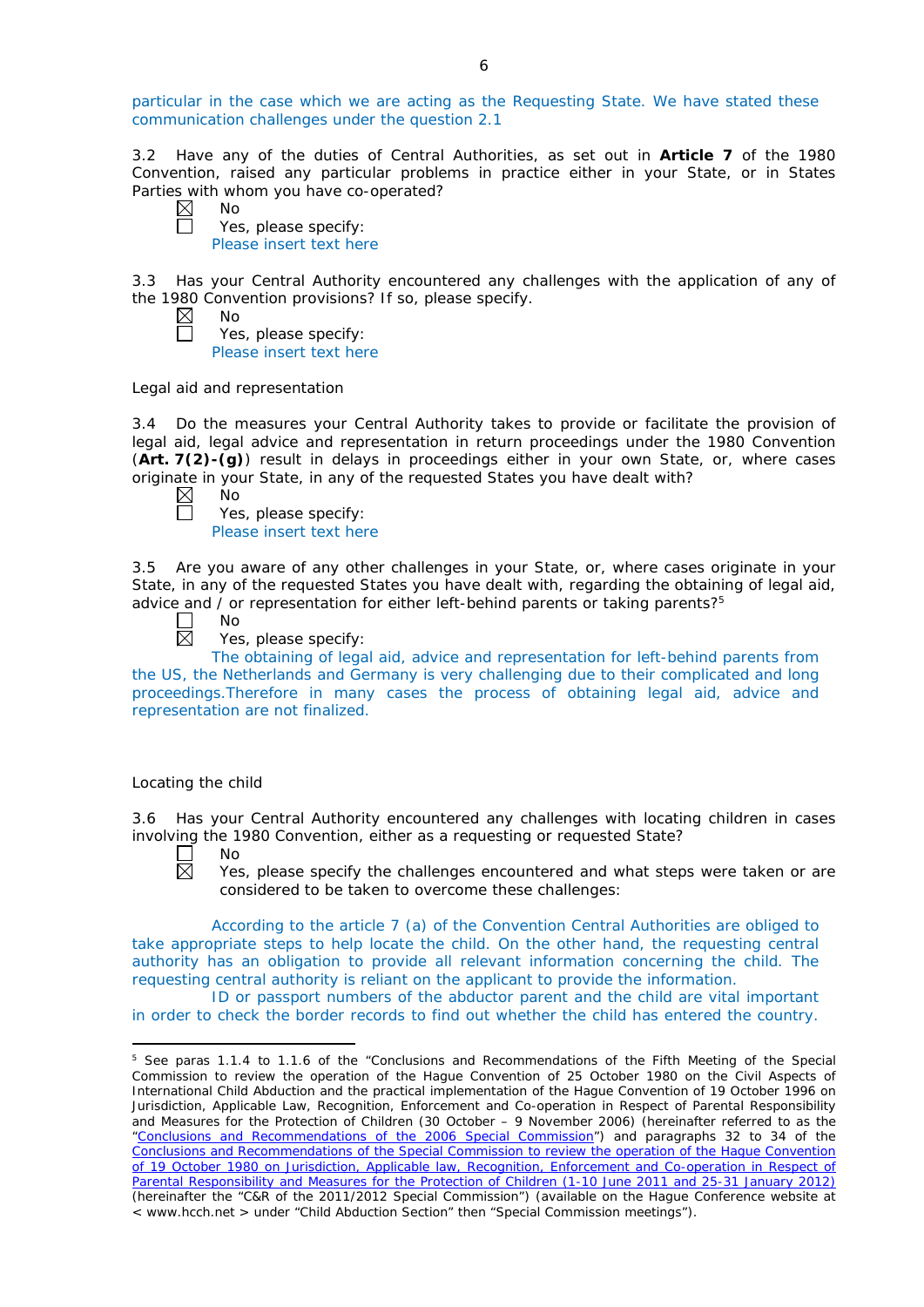Information about the location of the child, especially where and with whom the child is living or possibly hiding is also required to locate the child. If it is not possible for the applicant to provide the required information, locating the abducted child may take a considerable time.

3.7 Has your Central Authority worked with any external agencies to discover the whereabouts of a child wrongfully removed to or retained within your State (*e.g.*, the police, Interpol, private location services)?



Yes, please share any good practice on this matter:

When the Public Prosecution Office receives the return documents from the Central Authority, it initiates the procedures in order to locate the child via the assistance of the law enforcement agencies. In case of difficulty in locating the child, our central authority acts in coordination with the Ministry of Interior.

# *Information exchange, training and networking of Central Authorities*

3.8 Has your Central Authority shared its expertise with another Central Authority or benefited from another Central Authority sharing its expertise with your Central Authority, in accordance with the Guide to Good Practice  $-$  Part I on Central Authority Practice?<sup>6</sup>

No 岗

Yes, please specify:

The Turkish Central Authority organized a two-day TAIEX seminar on 22-23 February 2013 on the 1980 Hague Convention on Child Abduction and Its Application. This seminar has brought the experts of the Turkish Central Authority, academicians, lawyers and judges of Turkey with Hague Conference experts, foreign academicians, a judge from Court of Appeal in Berlin as well as experts from German Central Authority. Presentations made in the Seminar has been published as a booklet, disseminated to the relevant public institutions and made available on line on our website.

On the other hand, the Turkish Central Authority conducted a study visit in Germany on 1-4 July 2013, in order to benefit from the experiences of the German Central Authority in the implementation of the 1980 Hague Convention. This visit has provided the opportunity to exchange knowledge and experience as well as to enhance the cooperation between our central authorities.

3.9 Has your Central Authority organised or participated in any other networking initiatives between Central Authorities such as regional meetings via conference call or videoconference?

 $\boxtimes$ No П Yes, please specify: Please insert text here

# *Statistics*<sup>7</sup>

-

3.10 If your Central Authority does not submit statistics through the web-based INCASTAT database, please explain why.

Please insert text here

We provide the statistics through INCASTAT.

*Prompt handling of cases*

 $6$  Available on the Hague Conference website at  $\lt$  www.hcch.net  $>$  under "Child Abduction Section" then "Guides to Good Practice". See, in particular, Chapter 6.5 on twinning arrangements.

<sup>7</sup> See paras 1.1.16 to 1.1.21 of the Conclusions and Recommendations of the 2006 Special Commission (*supra.*  note  $5$ ).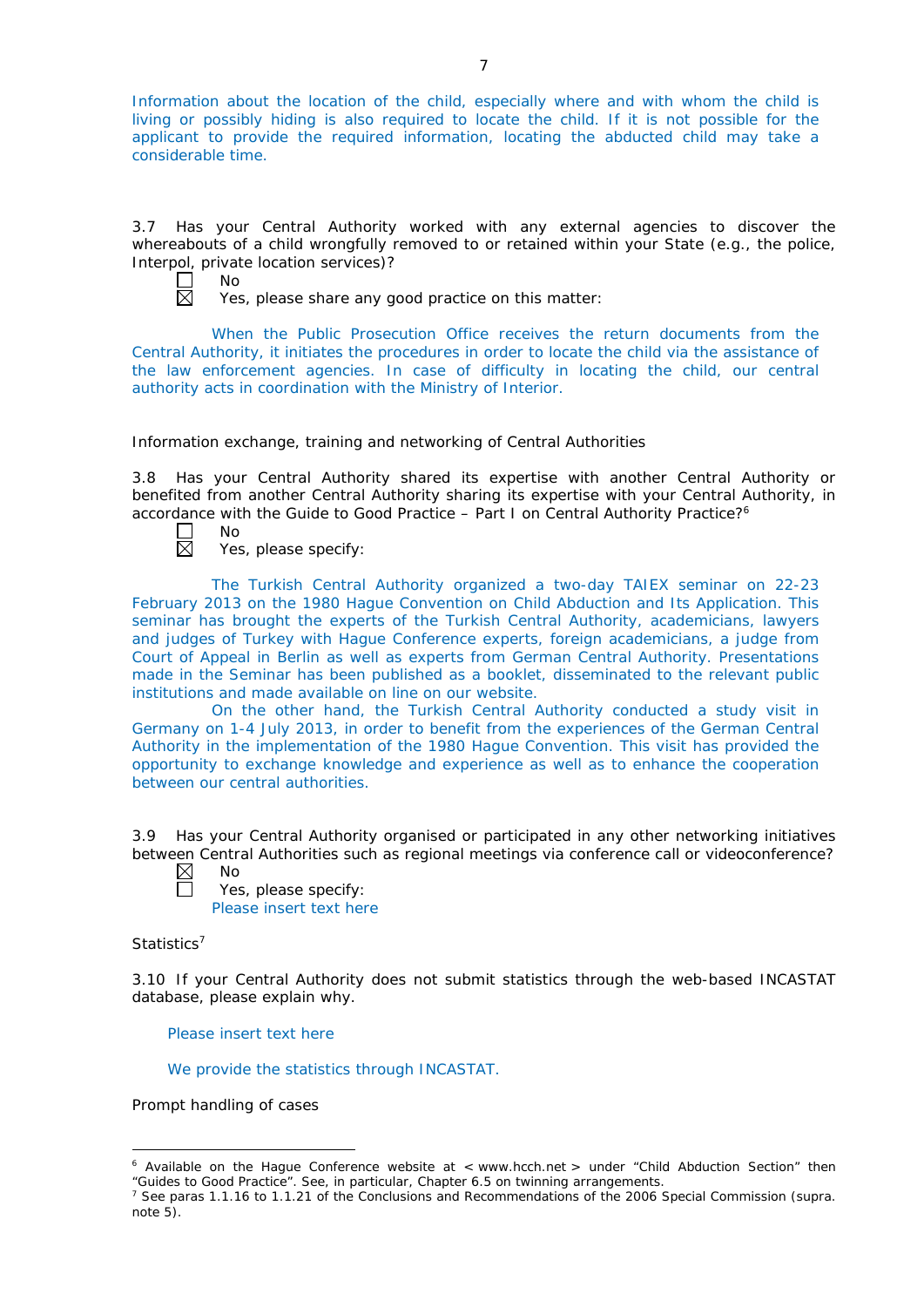3.11 Does your Central Authority have mechanisms in place to ensure the prompt handling of cases?

 $\mathcal{L}$ No  $\overline{\boxtimes}$ 

Yes, please specify:

The regulation stated in the article 9 of the Law on Civil Aspects and Scope of International Child Abduction" numbered 5717 is as follows:

Judicial Proceedings

(1) On the day of the trail, parties are notified of the court case.

(2) All the law suits and proceedings related the implementation of this Law shall be handled promptly and with priority.

3.12 If your Central Authority is experiencing delays in handling cases please specify the main reasons for these delays:

As a Central Authority, we act promptly for handling applications under 1980 Hague Convention.So, we do not experience any delays.

# **4. Court proceedings & promptness**

4.1 Has your State limited the number of judicial or administrative authorities who can hear return applications under the 1980 Convention (*i.e.*, concentration of jurisdiction")?8

Yes 岗

No, please indicate if such arrangements are being contemplated:

In Turkey there is no concentration of jurisdiction. However, according to the Law on the Establishment, Tasks and Procedures of Family Courts (came into force on January 18, 2003) family courts are competent to decide matters related to family law. Family courts have been established as first instance courts with a single judge to take protective, educational and social measures for families including financial protection of the family. Establishment of family courts is an important step in the implementation of the 1980 Child Abduction Convention, as it expedites the judicial proceedings.

4.2 Does your State have mechanisms in place to handle return decisions within six weeks (*e.g.*, production of summary evidence, limitation of appeals, swift enforcement)?

 $\boxtimes$ No

-

Yes, please explain: Please insert text here

4.3 If your response to the previous question is No, does your State contemplate implementing mechanisms to meet the requirement of prompt return under the 1980 Convention (*e.g.*, procedures, bench-books, guidelines, protocols)?

 $\boxtimes$ No, please explain: Please insert text here

As it was explained under the question 1.1, on July 20, 2016 the Turkish legal system entered into a new period as the Regional Courts of Justice (RCJ) have started to function. The new system will replace the singular appellate review system in Turkey, based on the review of the Court of Cassation, with a two-tier appellate review system where the RCJs will work as intermediate appellate courts.

With the introduction of this new system, the workload of the CoA will definitely decrease and the RCJs and the CoA will work with greater efficiency thanks to the division of jurisdiction between them. In this regard, as it will shorten proceedings, it also supports to meet the requirement of the prompt return under the 1980 Convention.

П Yes, please explain:

Please insert text here

<sup>8</sup> See, *The [Judges' Newsletter](https://www.hcch.net/en/instruments/conventions/publications2/judges-newsletter)* on International Child Protection – Vol. XX / [Summer-Autumn 2013](https://assets.hcch.net/upload/newsletter/nl2013tome20en.pdf) the special focus of which was "Concentration of jurisdiction under the *Hague Convention of 25 October 1980 on the civil aspects of International Child Abduction* and other international child protection instruments".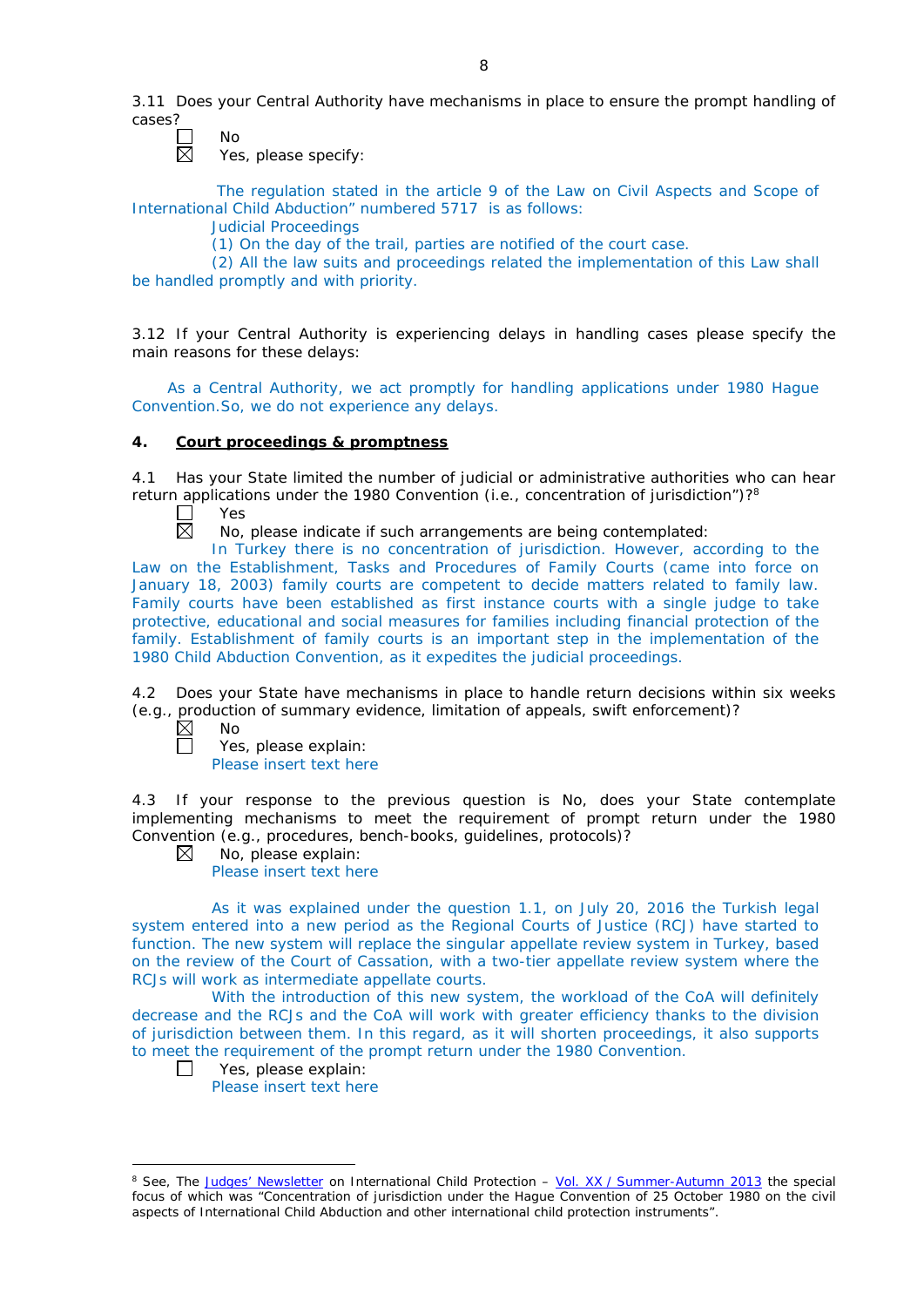4.4 If your State is experiencing delays in handling return decisions please specify the main reasons for these delays:

The workload of the first instance courts and Court of Cassation sometimes causes delays in handling the returns decisions.

4.5 Do your courts regularly order immediate protective measures when initiating the return procedure, so as to prevent a new removal and minimize the harm to the child (*e.g.*, prohibit removal of the child from the jurisdiction, retain documentation, grant provisional access rights to the left-behind parent)?

No, please explain:  $\Box$ 

Please insert text here

 $\boxtimes$ Yes, please explain:

Article 24 of the Law numbered 5717 on The Legal Aspects and Scope of International Child Abduction is as follows;

"Not Changing the Place of the Child

Article 24: (1) Until the decision regarding the return of the child and access rights is finalized, upon a request or upon its own initiative, the court can make one or more of the below decisions, as a provisional protection measure, in order to track the place of residence of the child:

a) to stop the child from leaving the country temporarily .

b) to stop the issuance or renewal of a passport to the child.

c) to stop the procedure of changing or moving the school, registration or local records of the child.

d) to confiscate the passport and identification records of the child while the lawsuit is in process.

e) to check the child's welfare and whereabouts by the entitled authorities at the times allocated.

f) to take all other necessary measures related to this issue."

In this context, in practice the Courts usually decide one or more provisional protective measures written on the above written article at the beginningh of the case. While deciding one of these measures, the Courts consider the concrete conditions of each case.

4.6 Do your courts make use of direct judicial communications to ensure prompt proceedings?

 $\Box$ Yes

 $\boxtimes$ No, please explain:

4.7 If your State has not designated a sitting judge to the International Hague Network of Judges does your State intend to do so in the near future?

Yes  $\Box$ 

No, please explain:

Please insert text here

4.8 Please comment upon any cases (whether your State was the requesting or requested State), in which the judge (or decision-maker) has, before determining an application for return, communicated with a judge or other authority in the requesting State regarding the issue of the child's safe return. What was the specific purpose of the communication? What was the outcome?

We have not faced with such a case while we are acting as the Requesting or Requested State.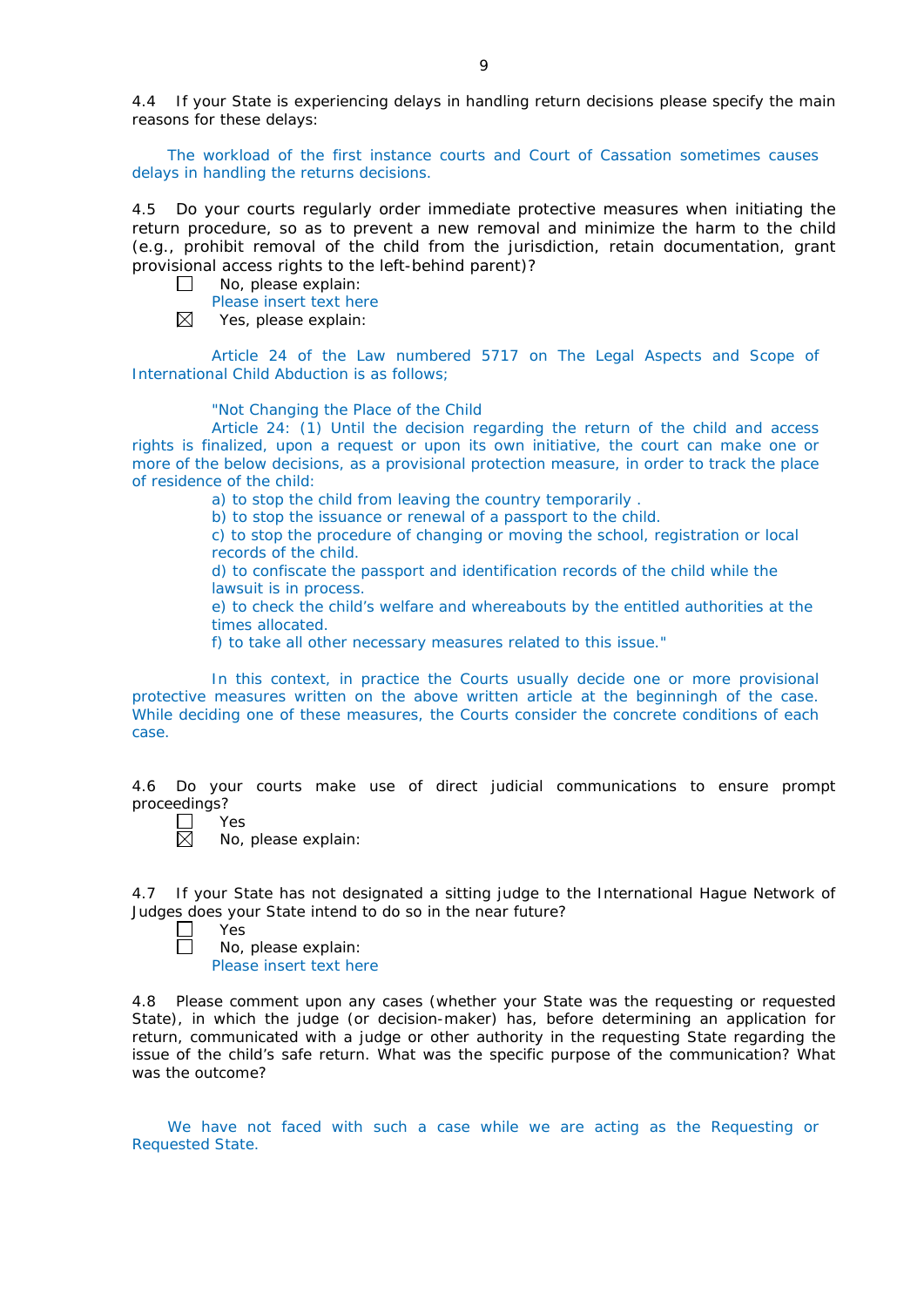### **5. Ensuring the safe return of children**<sup>9</sup>

*Methods for ensuring the safe return of children*<sup>10</sup>

5.1 What measures has your Central Authority taken to ensure that the recommendations of the 2006 and 2011 / 2012 Special Commission meetings<sup>11</sup> regarding the safe return of children are implemented?

The regulation stated in the article 24 of The "Law on Civil Aspects and Scope of International Child Abduction" numbered 5717

Not Changing the Place of the Child

Article 24:

(1) Until the decision regarding the return of the child and access rights

is finalized, upon a request or upon its own initiative, the court can make one or more of the below decisions, as a provisional protection measure, in order to track the place of residence of the child:

a)to stop the child from leaving the country temporarily .

b)to stop the issuance or renewal of a passport to the child.

c)to stop the procedure of changing or moving the school, registration or local records of the child.

d)to confiscate the passport and identification records of the child while the lawsuit is in process.

e)to check the child's welfare and whereabouts by the entitled authorities at the times allocated.

f)to take all other necessary measures related to this issue

5.2 In particular, in a case where the safety of a child is in issue and where a return order has been made in your State, how does your Central Authority ensure that the appropriate child protection bodies in the *requesting* State are alerted so that they may act to protect the welfare of a child upon return (until the appropriate court in the requesting State has been effectively seised)?

In these cases, not only the Central Authorities of the Requested States, but also the Requesting States shall take necessary steps to ensure the safe return and safety of the child. In this context, our Central Authority contacts with the Central Authority of the Requesting State and ask for the options determined on their legal system for granting the safety of the child after return. Then requests from the Central Authority of the Requesting State to take necessary steps in the Requesting State to ensure the safety and safe return of the child.When we receive the information about these steps for the safety of the child, then we proceed with the return of the child.

5.3 Where there are concerns in the requested State regarding possible risks for a child following a return, what conditions or requirements can the relevant authority in your State put in place to minimise or eliminate those concerns?

There are various protective measures in our Child Protection Law numbered 5395. Our relevant authorities may apply to the Courts for these measures when there are concerns with regard to the safety of the child subject to the return.

*Use of the 1996 Convention to ensure a safe return*

5.4 If your State is not Party to the 1996 Convention, is consideration being given to the possible advantages of the 1996 Convention in providing a jurisdictional basis for urgent protective measures associated with return orders (**Arts 7 and 11**), in providing for their recognition by operation of law (**Art. 23**), and in communicating information relevant to the protection of the child (**Art. 34**)?

<u>.</u>

<sup>9</sup> See **Art. 7(2)** *h)* of the 1980 Convention.

<sup>&</sup>lt;sup>10</sup> Where relevant, please make reference to the use of undertakings, mirror orders and safe harbour orders and other such measures in your State.

<sup>11</sup> See the [Conclusions and Recommendations](https://assets.hcch.net/upload/concl28sc5_e.pdf) of the Special Commission of 2006 (*supra.* note 5) at paras 1.1.12 and 1.8.1 to 1.8.2 and 1.8.4 to 1.8.5 and the Appendix to the Conclusions and Recommendations and the [Conclusions and Recommendations of the 2011](https://assets.hcch.net/upload/wop/concl28sc6_e.pdf) / 2012 Special Commission (*supra.* note 5).at paras 39-43.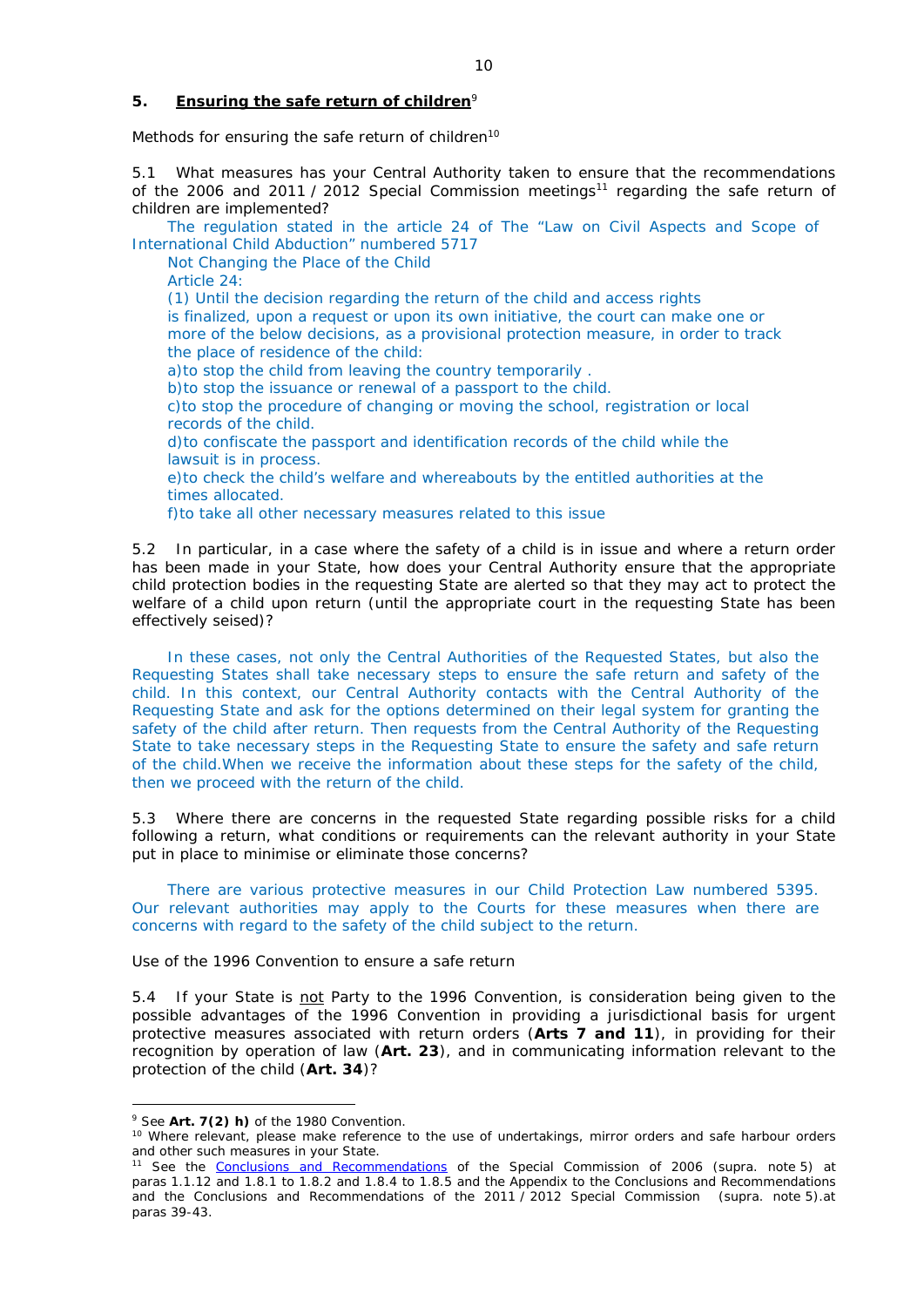

No Yes, please explain: Please insert text here

#### *Protection of primary carer*

5.5 Are you aware of cases in your State where a primary carer taking parent, for reasons of personal security (*e.g.*, domestic or family violence, intimidation, harassment, etc.) or others, has refused or has not been in a position to return with the child to the requesting State? How are such cases dealt with in your State? Please explain and provide case examples where possible.

Some of the cases in Turkey, the taking parent refuses to return the Requesting State with the child and claims that s/he will face with domesic or family violence.

In such cases Turkish Courts take into consideration the best interest of the child.

The Court requests information from the Central Authority of the Requesting State via our Central Authrity about the claims of the taking parent. After receiving the information, the Court provides expert evidence in order to find out the best interest of the child.

The expert evidence, including social expert report and psychological report for the child, focuses several facts such as the social background of the child, comperative analysis of the psychological and physical conditions of the child in both States, the dependence of the child to the taking parent (or the left behind parent or both).

Also if the child has attained an age and degree of maturity at which it is appropriate to take account of its views, the Court would also prefer to hear the child before deciding to return or non-return.

5.6 In particular, would your authorities consider putting in place measures to protect the primary carer upon return in the requesting State as a mean to secure the safe return of the child? Please explain and provide case examples where possible.

When the taking parent claimed that s/he removed with her or his child from the Requesting State due to the fact that s/he has faced with domestic or family violence etc., our authorities would research whether the taking parent has applied to all possible measures in the Requesting State to be protected.

When it is found that all possible measures for the protection have not been taken before the removal with the child from the Requesting State, it is possible for our authorities to ask from Requesting State authorities to take measures for protection of the taking parent while ordering for the return.

#### *Post-return information*

5.7 In cases where measures are put in place in your State to ensure the safety of a child upon return, does your State (through the Central Authority, or otherwise) attempt to monitor the effectiveness of those measures upon the child's return? Would you support a recommendation that States Parties should co-operate to provide each other with follow-up information on such matters, insofar as is possible?

Our Central Authority may ask to the foreign relevant authorities for the current status of the measures and safety of the child.

We would support a recommendation that States parties should co-operate to provide each other wit follow-up information on such matter, insofar as is possible.

5.8 If your State is not Party to the 1996 Convention, is consideration being given to the possible advantages of the 1996 Convention in providing a jurisdictional basis for requesting a report on the situation of the child upon return to the State of habitual residence (**Art. 32- (a)**)?



Yes, please explain: Please insert text here

# **6. Voluntary agreements and mediation**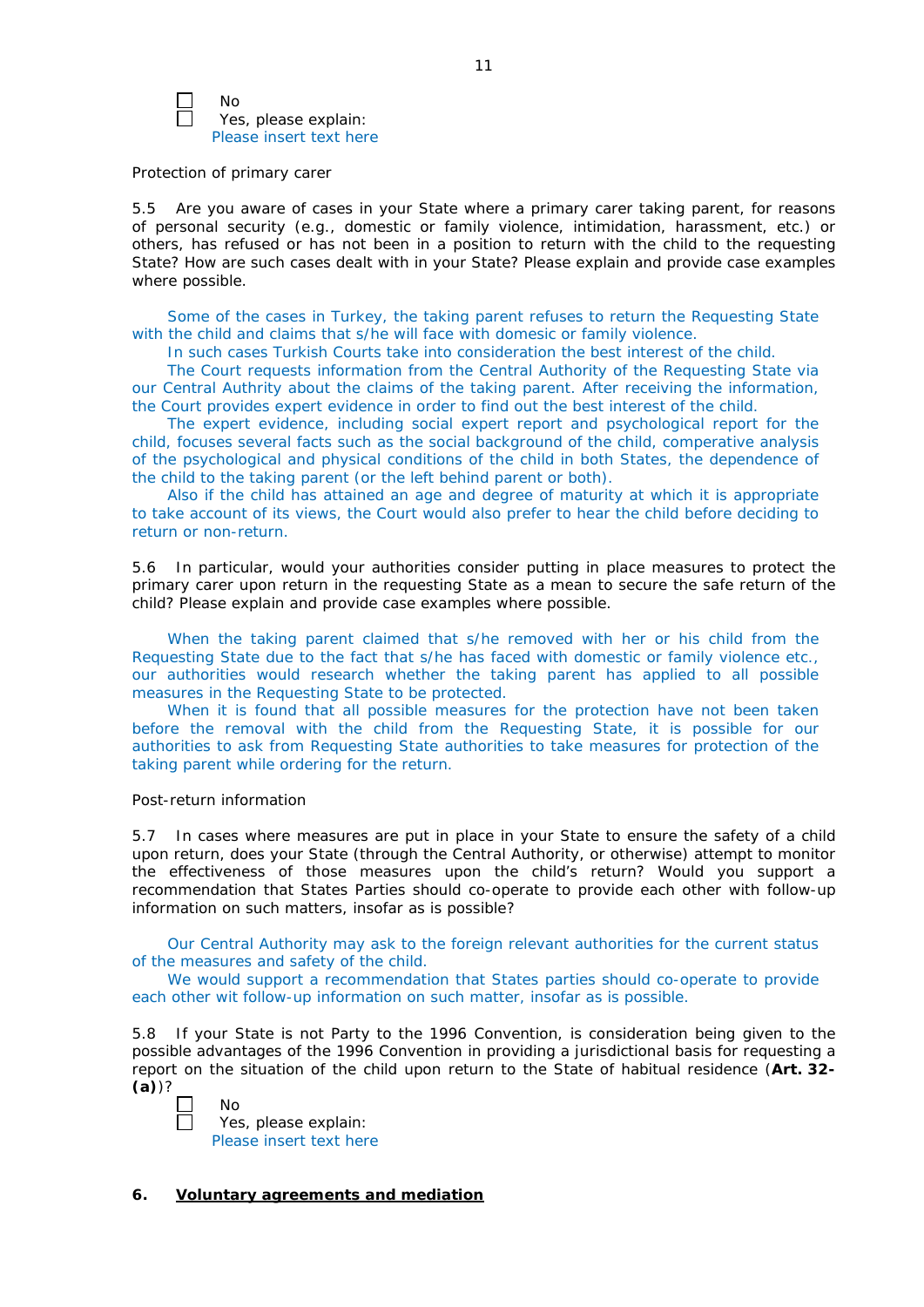6.1 How does your Central Authority (either directly or through any intermediary) take, or is it considering taking, appropriate steps under **Article 7-(c)** to secure the voluntary return of the child or to bring about an amicable resolution of the issues? Please explain:

When the local authority receives the application form and the other return documentsit initiates the procedures in order to locate the child. After that, the local authority take the statement of the respondent and ask her/him if she or he has an reconciliation proposal to make an amicable solution or not.If the respondent does not accept voluntary return of the minor therefore, we ask to the requested Authortiy to contact the applicant and inform us about his counter declarations to the statement of the respondent and let us know how to proceed with the case.

6.2 In what ways have you used the "Guide to Good Practice on Mediation"12 for the purpose of implementing the 1980 Convention in your State? Please explain:

Within the context of the project on "The Development of Mediation Practices in Civil Disputes in Turkey" funded by the Swedish International Development Cooperation Agency (SIDA) and the Republic of Turkey, "Guide the Good Practice on Mediation" has been translated into Turkish. The Turkish translation has been sent to the Turkish Ministry of Foreign Affairs in order to be submitted to the Hague Conference on Private International Law through diplomatic channel.

6.3 Has your State considered or is it in the process of considering the establishment of a Central Contact Point for international family mediation to facilitate access to information on available mediation services and related issues for cross-border family disputes involving children, or has this task been entrusted to the Central Authority?<sup>13</sup>

- $\boxtimes$ No, please explain:
- Please insert text here  $\Box$ Yes, please explain: Please insert text here

# **7. Preventive measures**

7.1 Has your State taken steps to advance the development of a travel form under the auspices of the International Civil Aviation Organisation?14

- $\boxtimes$ No П
	- Yes, please describe:

Please insert text here

7.2 Regardless of whether the International Civil Aviation Organisation adds the development of a travel form to its work programme, would your State support the development of a non-mandatory model travel form under the auspices of the Hague Conference?

 $\Box$ Yes  $\overline{\boxtimes}$ 

<u>.</u>

No, please explain: Please insert text here

# **8. The Guide to Good Practice under the 1980 Convention**

8.1 In what ways have you used the Parts of the Guide to Good Practice<sup>15</sup> to assist in implementing for the first time, or improving the practical operation of, the 1980 Convention in your State?

a. Part I on Central Authority Practice. Please explain:

<sup>&</sup>lt;sup>12</sup> Available on the Hague Conference website at < www.hcch.net > under "Child Abduction Section" then "Guides to Good Practice".

<sup>&</sup>lt;sup>13</sup> As it has been encouraged in the Guide to Good Practice on Mediation, Chapter 4, on "Access to Mediation". par. 114-117. See also [Conclusions and Recommendations of the 2011](https://assets.hcch.net/upload/wop/concl28sc6_e.pdf) / 2012 Special Commission (*supra.* .<br>note 5) at par. 61.

<sup>14</sup> See the [Conclusions and Recommendations of the 2011](https://assets.hcch.net/upload/wop/concl28sc6_e.pdf) / 2012 Special Commission (*supra.* note 5) at par. 92.

<sup>&</sup>lt;sup>15</sup> All Parts of the Guide to Good Practice under the 1980 Convention are available on the Hague Conference website at < www.hcch.net > under "Child Abduction Section" then "Guides to Good Practice".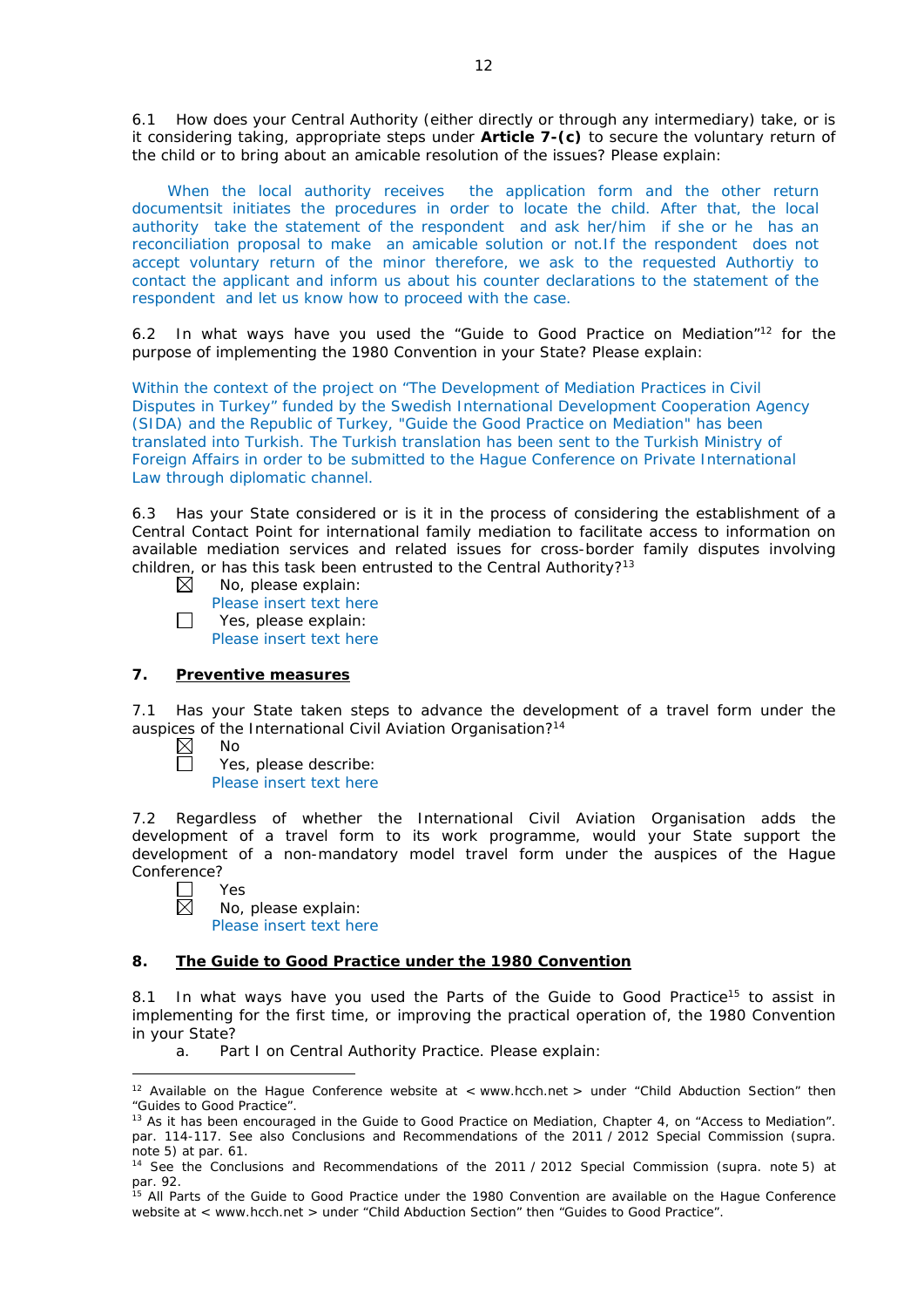We are using this Part of Guide to Good Practice as a consultation and supporting document. This Guide helps us to check whether we are acting in the direction of international standards.

b. Part II on Implementing Measures. Please explain:

We have used this Part of Guide to Good Practice to monitor our legal system and review our own practices by considering the standards mentioned on the Guide.

c. Part III on Preventive Measures. Please explain:

We have used this Part of Guide to Good Practice to monitor our legal system and review our own practices by considering the standards mentioned on the Guide.

d. Part IV on Enforcement. Please explain:

This Part of the Guide particularly helps us to find solution ways when we and/or our judicial authorities face with the problems regarding the safe return.

8.2 How have you ensured that the relevant authorities in your State have been made aware of, and have had access to, the Guide to Good Practice?

Please insert text here

Our Central Authority refers to Hague Conference web site on its own web site. Furthermore, our Circular on Judicial Scope and Interpretation of International Child Abduction handles the issues with the same direction of the Guide to Good Practice.

Finally, while we are sending informative letters to the relevant authorities with regard to implementation of the 1980 Hague Convention, we refer to the Guide to Good Practice.

8.3 Do you have any other comments about any Part of the Guide to Good Practice?

No, we have no comments.

# **9. Publicity and debate concerning the 1980 Convention**

9.1 Has the 1980 Convention given rise to (a) any publicity (positive or negative) in your State, or (b) any debate or discussion in your national parliament or its equivalent?

 $\boxtimes$ No Ħ

Yes, please indicate the outcome of this debate or discussion, if any: Please insert text here

9.2 By what methods does your State disseminate information to the public about the 1980 Convention?

The Turkish Central Authority has its own website "www.uhdigm.adalet.gov.tr" which is open to public. On this website, people can get brief information regarding the implementation of the 1980 Hague Convention and access to the text of the Convention, the Circular issued by the Ministry of Justice on the implementation of the Convention, list of state parties, application form and power of attorney.

# **PART IV: TRANSFRONTIER ACCESS / CONTACT AND INTERNATIONAL FAMILY RELOCATION**

# **10. Transfrontier access / contact**<sup>16</sup>

<sup>-</sup><sup>16</sup> See the [Conclusions and Recommendations](https://assets.hcch.net/upload/concl28sc5_e.pdf) of the 2006 Special Commission (supra. note 5) at paras 1.7.1 to 1.7.3.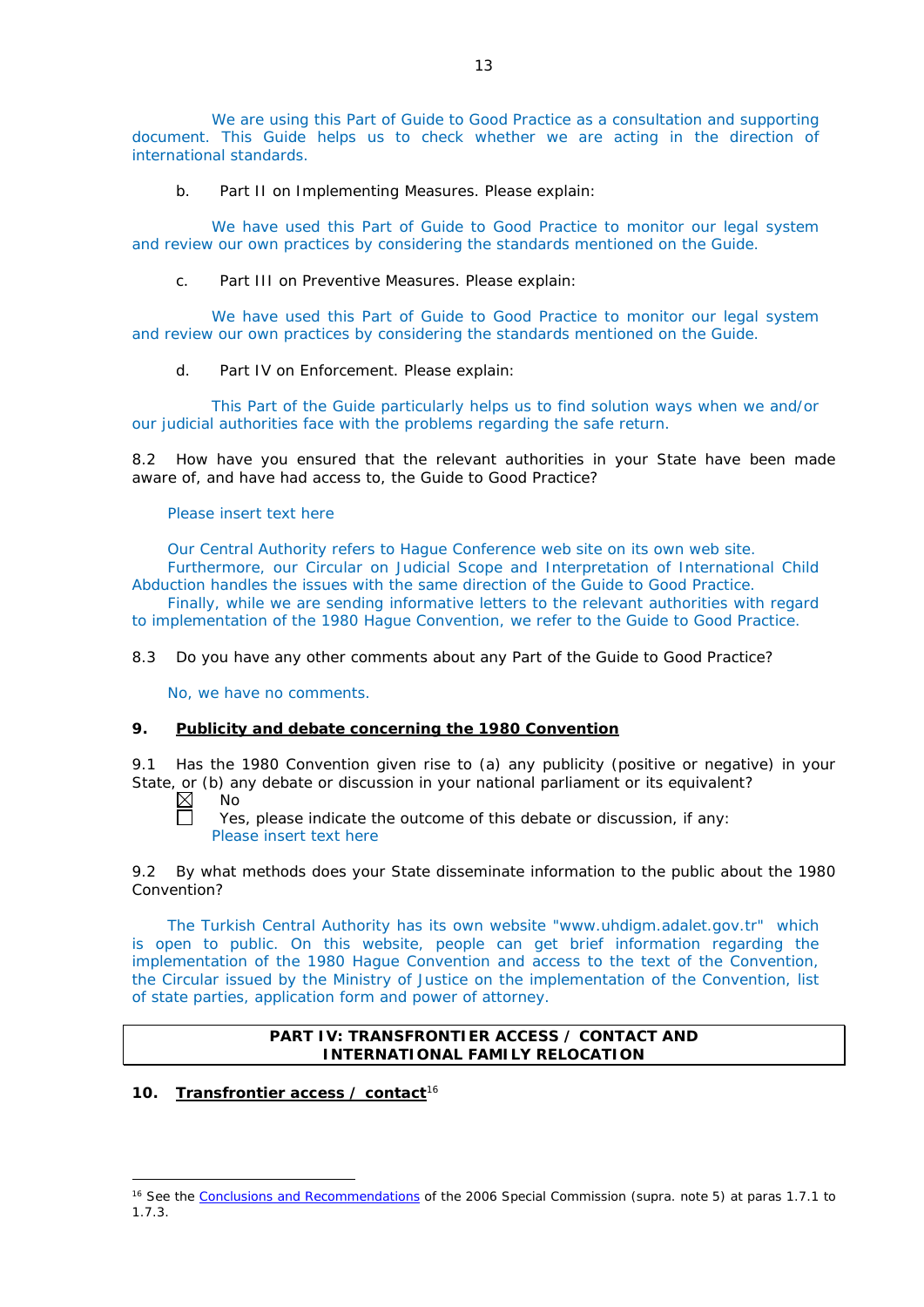10.1 Since the 2011 / 2012 Special Commission, have there been any significant developments in your State regarding Central Authority practices, legislation, procedural rules or case law applicable in cases of transfrontier contact / access?

No Yes, please explain: Please insert text here

10.2 Please indicate any important developments in your State, since the 2011 / 2012 Special Commission, in the interpretation of **Article 21** of the 1980 Convention.

We have not any important developments on this matter since the 2011/2012 Special Commission.

10.3 What problems have you experienced, if any, as regards co-operation with other States in respect of:

a. the granting or maintaining of access rights;

The access right should not be limited with vis a vis communication. Sometimes, Requested States rejects the access requests due to the fact that the child does not intend to meet with his or her parent (applicant). In this situation, the applicant usually claims that the parent who the child lives with impresses the child. Therefore, the divergency between the parents becomes evident, and reaching to an agreement becomes impossible.

Therefore, in order to granting the best interest of the child, the authorities of the Requested State should consider other options for access such as telephone, video call, social media tools etc.

We face with the similar problems that we encounter as the Requesting State for return of the child such as lengthy of proceedings, difficulty of obtaining legal aid and representation in the Requested State.

### b. the effective exercise of rights of access; and

Regarding the applications for organizing or securing the effective exercise of right of access, the applicants may experience difficulty in obtaining an entrance visa. In fact, in some cases it is not possible for the applicant parent to have contact with his/her child in the Requested State. The mentioned problem violates not only the rights of the child but also the applicant parent.

c. the restriction or termination of access rights.

Please provide case examples where possible.

10.4 In what ways have you used the "General Principles and Guide to Good Practice on Transfrontier Contact Concerning Children"17 to assist in transfrontier contact / access cases in your State? Can you suggest any further principles of good practice?

As a Central Authority, we take into considerations the Good Practice on Guidance while informing the parents about the necessities for an access application under 1980 Hague Convention.

On the other hand, on our informative documents or letters, ge intend to inform the competent local authorities on transfrontier access about the principle stressed on tne Guide as "Legal restrictions on contact between parents and children should be no more than are necessary to protect the interests of the child."

Furthermore, we take into attention to the parents and the local authorities for the importance of the agreement or agreed somutions between parents on transfrontier access.

Finally, our Central Authority recognizes and gives importance to the special functions of the Central Authorities on transfrontier contact issued on the Guide.

# **11. International family relocation**<sup>18</sup>

<sup>-</sup><sup>17</sup> Available on the Hague Conference website at < www.hcch.net > under "Child Abduction Section" then "Guides to Good Practice".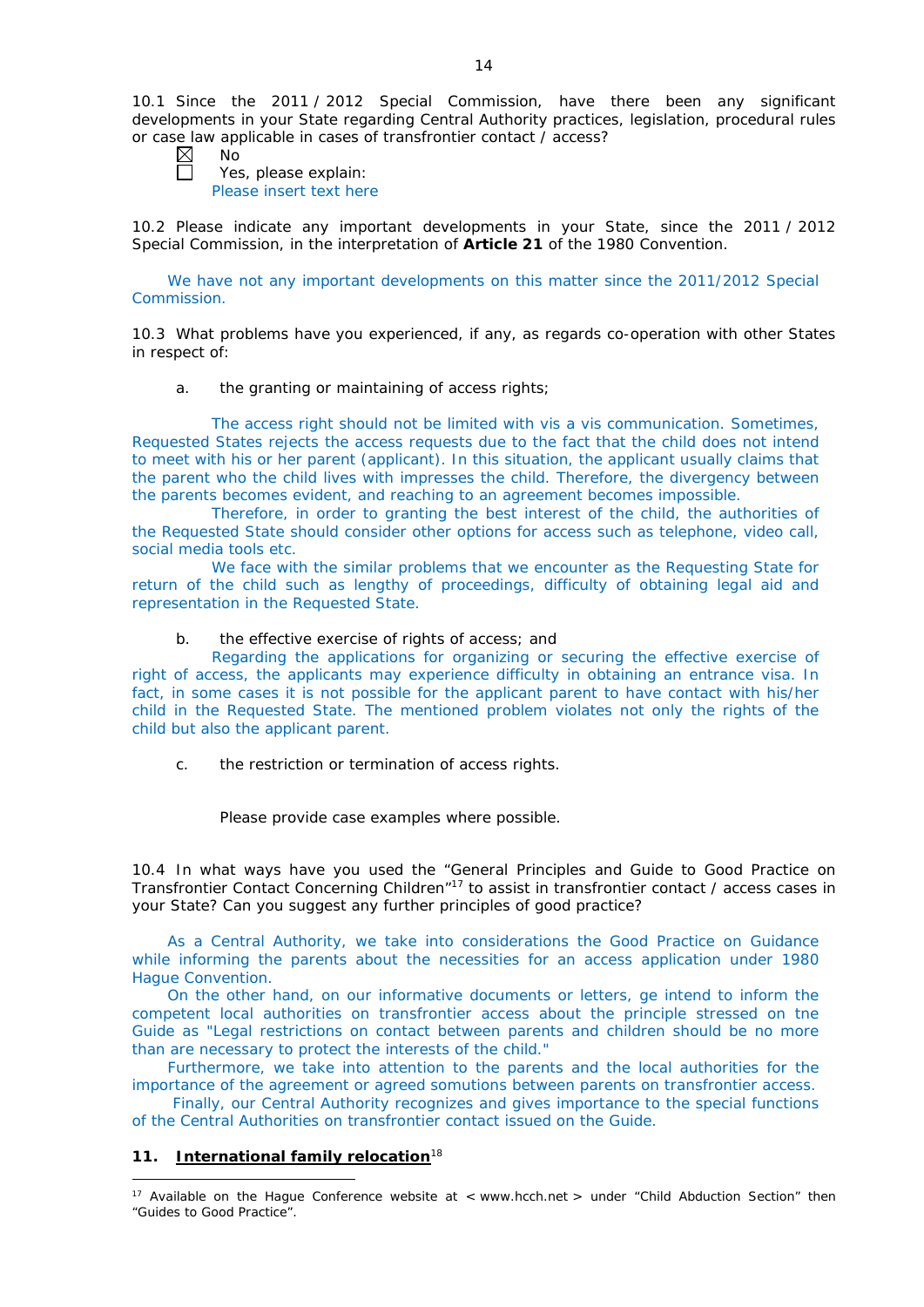11.1 Since the 2011 / 2012 Special Commission, have there been any significant developments in your State regarding the legislation, procedural rules or case law applicable to international family relocation? Where possible, please explain these developments in the legislation, procedural rules or case law:

Please insert text here

### **PART V: NON-CONVENTION CASES AND NON-CONVENTION STATES**

### **12. Non-Convention cases and non-Convention States**

12.1 Are there any States that you would particularly like to see become a State Party to the 1980 Convention? If so, what steps would you suggest could be taken to promote the Convention and encourage ratification of, or accession to, the Convention in those States? Please explain:

#### Please insert text here

12.2 Are there any States which are not Parties to the 1980 Convention or not Members of the Hague Conference that you would like to see invited to the Special Commission meeting in 2017?

Please insert text here

*The "Malta Process"*<sup>19</sup>

12.2 In relation to the "Malta Process":

a. Do you have any comment to make on the "Principles for the Establishment of Mediation Structures in the context of the Malta Process" and the accompanying Explanatory Memorandum?20 Please insert text here

b. Have any steps been taken towards the implementation of the Malta Principles in your State and the designation of a Central Contact Point, in order to better address cross-border family disputes over children involving States that are not a Party to the 1980 and 1996 Hague Conventions?<br>
M No

No

-

 $\Box$ Yes, please explain: Please insert text here

c. What is your view as to the future of the "Malta Process"? Please insert text here

<sup>&</sup>lt;sup>18</sup> See the Conclusions and Recommendations of the 2006 Special Commission meeting at paras 1.7.4 to 1.7.5: *"*1.7.4 The Special Commission concludes that parents, before they move with their children from one country to another, should be encouraged not to take unilateral action by unlawfully removing a child but to make appropriate arrangements for access and contact preferably by agreement, particularly where one parent intends to remain behind after the move.

<sup>1.7.5</sup> The Special Commission encourages all attempts to seek to resolve differences among the legal systems so as to arrive as far as possible at a common approach and common standards as regards relocation."

<sup>&</sup>lt;sup>19</sup> The "Malta Process" is a dialogue between certain States Parties to the 1980 and 1996 Conventions and certain States which are not Parties to either Convention, with a view to securing better protection for crossborder rights of contact of parents and their children and addressing the problems posed by international abduction between the States concerned. For further information see the Hague Conference website at < www.hcch.net > under "Child Abduction Section" then "Judicial Seminars on the International Protection of Children".

<sup>20</sup> The Principles and Explanatory Memorandum were circulated to all Hague Conference Member States and all States participating in the Malta Process in November 2010. They are available on the Hague Conference website at < www.hcch.net > under "Child Abduction Section" then "Judicial Seminars on the International Protection of Children".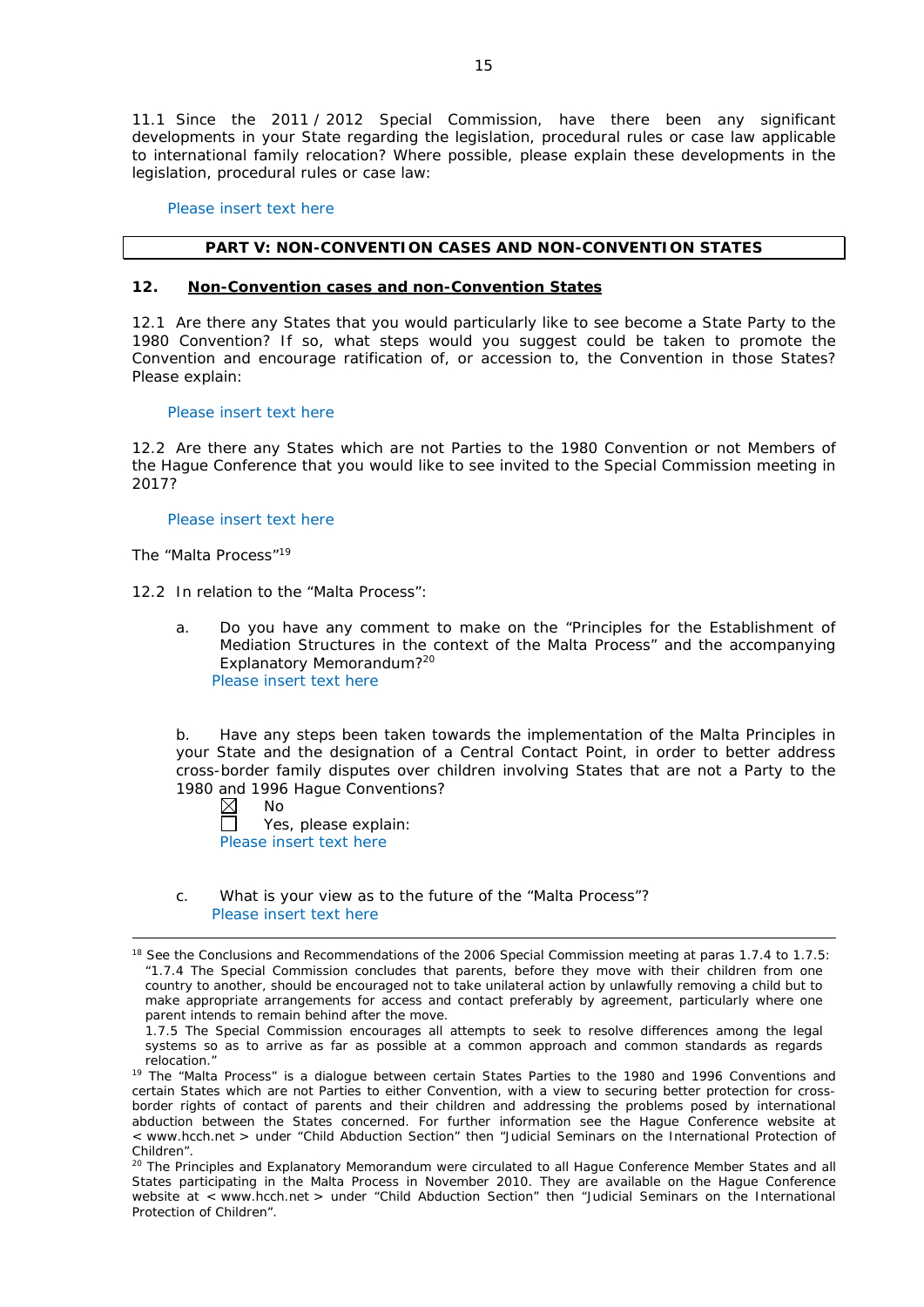### **PART VI: TRAINING AND EDUCATION AND THE TOOLS, SERVICES AND SUPPORT PROVIDED BY THE PERMANENT BUREAU**

#### **13. Training and education**

13.1 Can you give details of any training sessions / conferences organised in your State to support the effective functioning of the 1980 Convention, and the influence that such sessions / conferences have had?

The Turkish Central Authority organized a two-day TAIEX seminar on 22-23 February 2013 on the 1980 Hague Convention on Child Abduction and Its Application. This seminar has brought the experts of the Turkish Central Authority, academicians, lawyers and judges of Turkey with Hague Conference experts, foreign academicians, a judge from Court of Appeal in Berlin as well as experts from German Central Authority. Presentations made in the Seminar has been published as a booklet, disseminated to the relevant public institutions and made available on-line on our website.

On the other hand, the Turkish Central Authority conducted a study visit in Germany on 1-4 July 2013, in order to benefit from the experiences of the German Central Authority in the implementation of the 1980 Hague Convention. This visit has provided the opportunity to exchange knowledge and experience as well as to enhance the cooperation between our central authorities.

Furthermore, the Turkish Central Authority organized a seminar on February 11, 2016 on the implementation of the 1980 Hague Convention on Child Abduction with the participation of the experts from the Central Authority and other public institutions. In these seminar participants have discussed the implementation of the Convention in Turkey and challenges faced with a view to find better solutions.

# **14. The tools, services and support provided by the Permanent Bureau**

#### *In general*

-

14.1 Please comment or state your reflections on the specific tools, services and support provided by the Permanent Bureau to assist with the practical operation of the 1980 and 1996 Conventions, including:

a. The Country Profile available under the Child Abduction Section.

The implementation of mentioned Hague Conventies differs from country to country.Besides most of the parties also have domestic laws.Therefore country profiles provide opportunity to have knowledge about countries implementation and their law system.

- b. INCADAT (the international child abduction database, available at < www.incadat.com >). It provides opportunity to obsorve the practional operation of the Convention.
- c. *The Judges' Newsletter* on International Child Protection the publication of the Hague Conference on Private International Law which is available online for free; $21$ It is beneficial to exchange information.
- d. The specialised "Child Abduction Section" of the Hague Conference website  $(<$  www.hcch.net >);

It is essential for gaining information about the operation of the 1980 Hague Convention.

<sup>&</sup>lt;sup>21</sup> Available on the Hague Conference website at < www.hcch.net > under "Child Abduction Section" and "Judges' Newsletter on International Child Protection". For some volumes of *The Judges' Newsletter*, it is possible to download individual articles as required.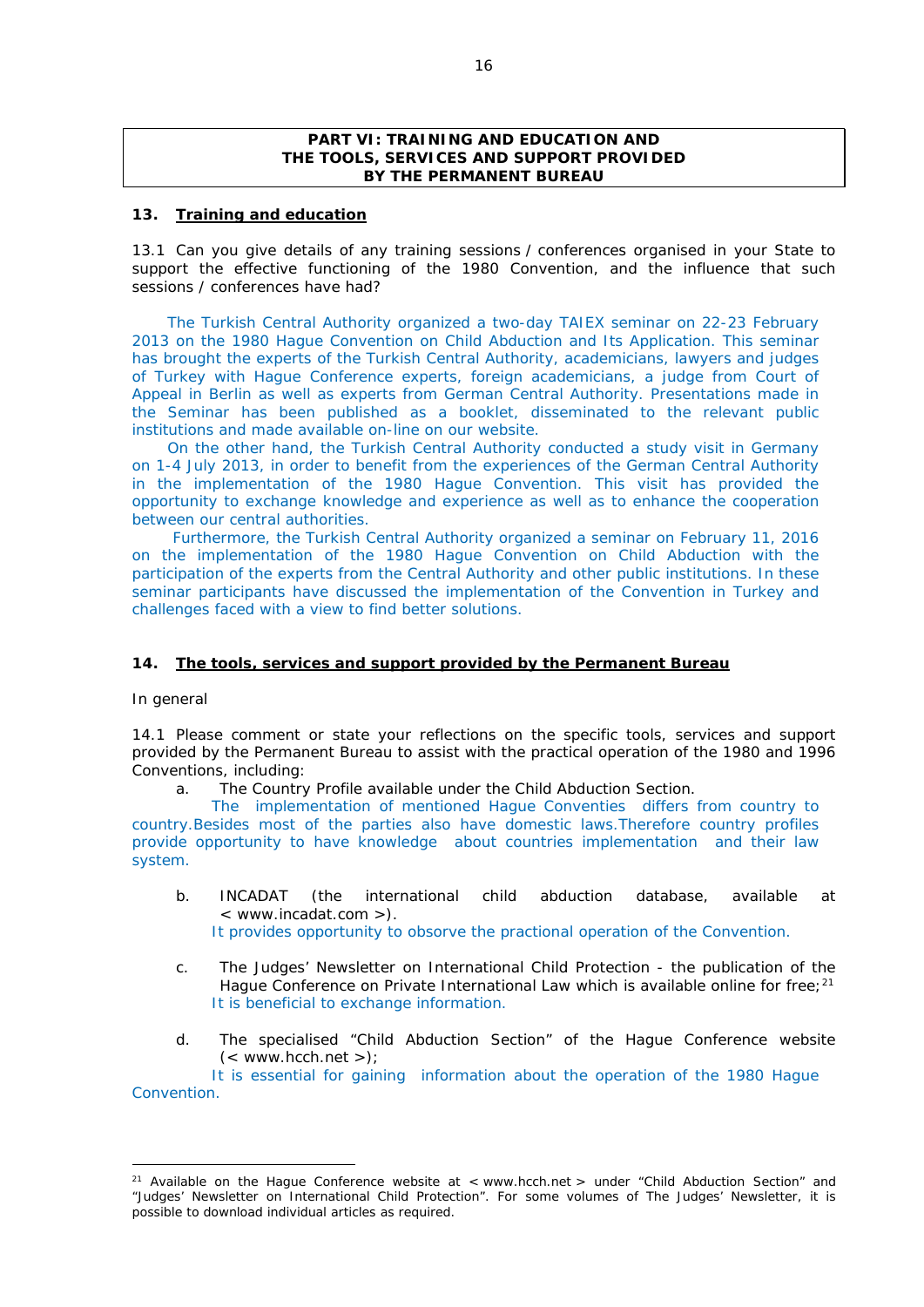e. INCASTAT (the database for the electronic collection and analysis of statistics on the 1980 Convention);  $22$ 

It presents a possibilty to the States to monitor the actions and effectiveness for the implemetation of the Conventions, and compare the results of the statistics of other State with your implementation.

f. Providing technical assistance and training to States Parties regarding the practical operation of the 1980 and 1996 Conventions.<sup>23</sup> Such technical assistance and training may involve persons visiting the Permanent Bureau or, alternatively, may involve the Permanent Bureau organising, or providing assistance with organising, national and international judicial and other seminars and conferences concerning the Convention(s) and participating in such conferences;

It is also a fruitful application for the experts of the States Parties which provides opportunity to share their experiences and good practices.It may also serves to improve the communication between the experts.

g. Encouraging wider ratification of, or accession to, the Convention(s), including educating those unfamiliar with the Convention(s);  $24$ 

It would facilitate to ensure the integrity (unity) between the States, and develop and widen the standards for the implementation and enforcement international child abduction matters.

h. Supporting communications between Central Authorities, including maintaining their contact details updated on the HCCH website;

It would provide succesful and promt communication between States Parties. Therefore, the implementation of the Conventions and the international protection of the children would be more effective in the States.

i. Supporting communications among Hague Network Judges and between Hague Network Judges and Central Authorities, including maintaining a confidential database of up-to-date contact details of Hague Network Judges

It would facilitate communications and co-operation between judges at the international level on international child abduction matters and would assist in ensuring the effective operation of the 1980 Hague Convention.

# *Other*

14.2 What other measures or mechanisms would you recommend:

- a. To improve the monitoring of the operation of the Conventions; Please insert text here
- b. To assist States in meeting their Convention obligations; and Please insert text here
- c. To evaluate whether serious violations of Convention obligations have occurred? Please insert text here

<sup>&</sup>lt;u>.</u> <sup>22</sup> Further information is available via the Hague Conference website at < www.hcch.net > under "Child Abduction Section" then "INCASTAT".

Such technical assistance may be provided to judges, Central Authority personnel and / or other professionals involved with the practical operation of the Convention(s).<br>
<sup>24</sup> Which again was a convention of the Convention(s).

<sup>&</sup>lt;sup>4</sup> Which again may involve State delegates and others visiting the Permanent Bureau or, alternatively, may involve the Permanent Bureau organising, or providing assistance with organising, national and international judicial and other seminars and conferences concerning the Convention(s) and participating in such conferences.